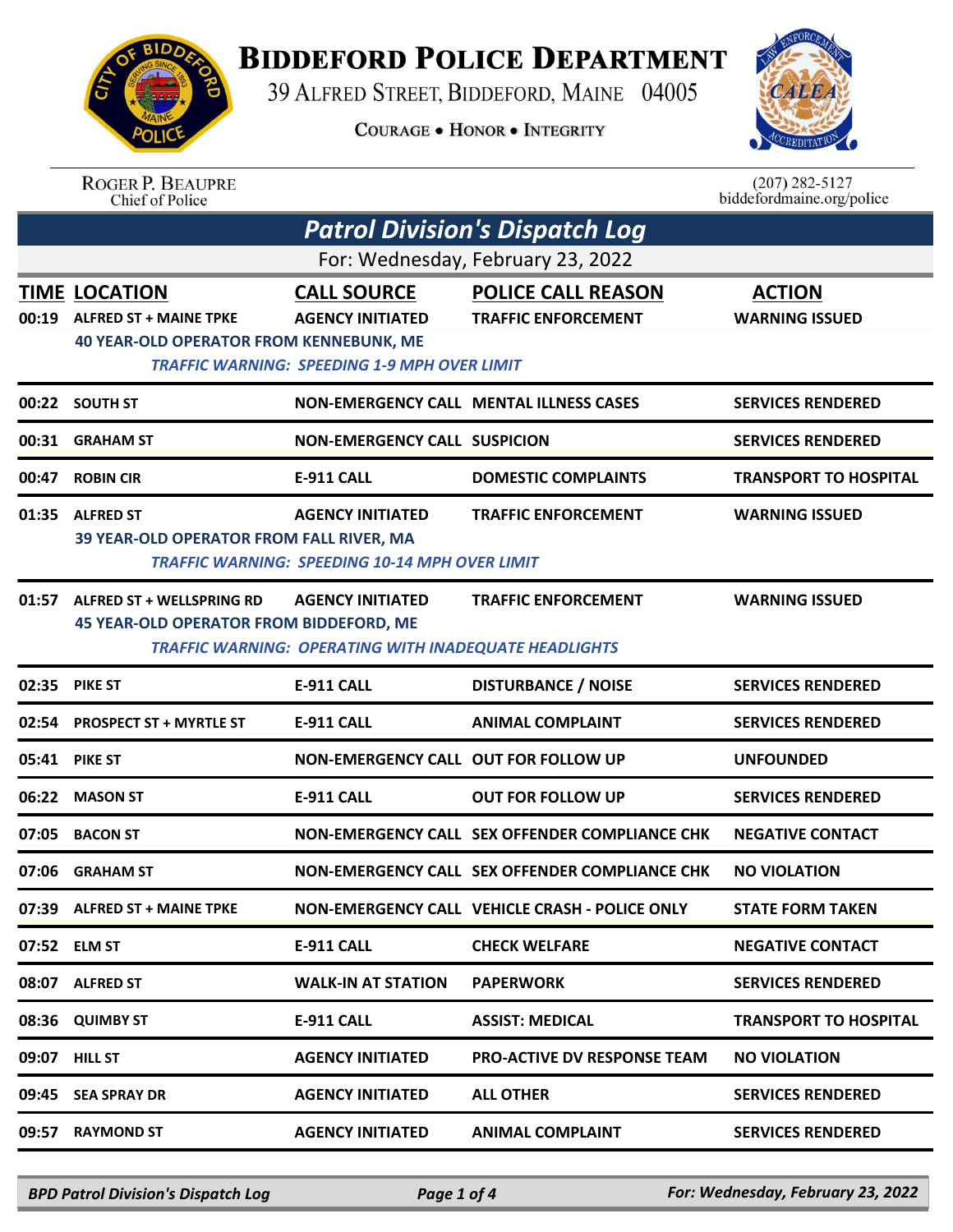| <b>TIME LOCATION</b>                                       | <b>CALL SOURCE</b>                                          | <b>POLICE CALL REASON</b>                                                 | <b>ACTION</b>            |
|------------------------------------------------------------|-------------------------------------------------------------|---------------------------------------------------------------------------|--------------------------|
| 10:25 MAIN ST                                              | <b>AGENCY INITIATED</b>                                     | <b>SEX OFFENDER COMPLIANCE CHK</b>                                        | <b>NEGATIVE CONTACT</b>  |
| 10:27 OAK ST                                               | <b>AGENCY INITIATED</b>                                     | <b>SEX OFFENDER COMPLIANCE CHK</b>                                        | <b>NEGATIVE CONTACT</b>  |
| 10:28 ELM ST                                               | <b>AGENCY INITIATED</b>                                     | <b>ANIMAL COMPLAINT</b>                                                   | <b>SUMMONS ISSUED</b>    |
| <b>CHARGE: ALLOWING DOG TO BE AT LARGE</b>                 |                                                             | DEFENDANT: CIVIL VIOLATION BY A MALE  AGE: 39  RESIDENT OF: BIDDEFORD, ME |                          |
|                                                            |                                                             |                                                                           |                          |
| 10:48 ELM ST                                               | <b>AGENCY INITIATED</b>                                     | <b>SEX OFFENDER COMPLIANCE CHK</b>                                        | <b>NO VIOLATION</b>      |
| 10:52 WESTERN AVE                                          | <b>NON-EMERGENCY CALL PAPERWORK</b>                         |                                                                           | <b>SERVICES RENDERED</b> |
| 11:01 CLEAVES ST                                           | <b>AGENCY INITIATED</b>                                     | <b>PAPERWORK</b>                                                          | <b>NEGATIVE CONTACT</b>  |
| 11:03 MEDICAL CENTER DR                                    | <b>AGENCY INITIATED</b>                                     | <b>SEX OFFENDER COMPLIANCE CHK</b>                                        | <b>NO VIOLATION</b>      |
| 11:19 ALFRED ST                                            | <b>WALK-IN AT STATION</b>                                   | <b>OUT FOR FOLLOW UP</b>                                                  | <b>SUMMONS ISSUED</b>    |
|                                                            |                                                             | DEFENDANT: JESSICA NICHOLE LAGRANGE  AGE: 35  RESIDENT OF: SACO, ME       |                          |
|                                                            | <b>CHARGE: THEFT BY UNAUTHORIZED TAKING OR TRANSFER</b>     |                                                                           |                          |
| 11:21 MASON ST                                             | <b>AGENCY INITIATED</b>                                     | <b>SEX OFFENDER COMPLIANCE CHK</b>                                        | <b>NEGATIVE CONTACT</b>  |
| 11:40 SOUTH ST                                             | <b>AGENCY INITIATED</b>                                     | <b>ANIMAL COMPLAINT</b>                                                   | <b>SERVICES RENDERED</b> |
| <b>11:48 RIVER RD</b>                                      | <b>AGENCY INITIATED</b>                                     | <b>ANIMAL COMPLAINT</b>                                                   | <b>NEGATIVE CONTACT</b>  |
| 11:56 POOL ST                                              | <b>WALK-IN AT STATION</b>                                   | <b>CRIMINAL MISCHIEF</b>                                                  | <b>REPORT TAKEN</b>      |
| 12:42 GUINEA RD                                            | <b>NON-EMERGENCY CALL PAPERWORK</b>                         |                                                                           | <b>SERVICES RENDERED</b> |
| 12:43 ELM ST                                               | <b>WALK-IN AT STATION</b>                                   | <b>VEHICLE CRASH - POLICE ONLY</b>                                        | <b>SERVICES RENDERED</b> |
| 12:43 ALFRED ST                                            | <b>NON-EMERGENCY CALL PAPERWORK</b>                         |                                                                           | <b>NEGATIVE CONTACT</b>  |
| 12:48 ALFRED ST                                            | <b>WALK-IN AT STATION</b>                                   | <b>OUT FOR FOLLOW UP</b>                                                  | <b>SERVICES RENDERED</b> |
| 12:48 HUBERT ST                                            | <b>NON-EMERGENCY CALL PAPERWORK</b>                         |                                                                           | <b>PAPERWORK SERVED</b>  |
| 13:11 ALFRED ST                                            | <b>WALK-IN AT STATION</b>                                   | <b>ALL OTHER</b>                                                          | <b>REPORT TAKEN</b>      |
| 13:48 WILLOW RDG                                           | <b>AGENCY INITIATED</b>                                     | <b>ANIMAL COMPLAINT</b>                                                   | <b>NEGATIVE CONTACT</b>  |
| 13:51 SOUTH ST + GREEN ST                                  | <b>NON-EMERGENCY CALL SUSPICION</b>                         |                                                                           | <b>NEGATIVE CONTACT</b>  |
| 13:58 ALFRED ST + POOL ST                                  | <b>WALK-IN AT STATION</b>                                   | <b>ARTICLES LOST/FOUND</b>                                                | <b>REPORT TAKEN</b>      |
| 14:00 SUMMER ST                                            | <b>NON-EMERGENCY CALL SUSPICION</b>                         |                                                                           | <b>SERVICES RENDERED</b> |
| 14:05 WEST ST                                              | <b>AGENCY INITIATED</b>                                     | <b>ANIMAL COMPLAINT</b>                                                   | <b>WARNING ISSUED</b>    |
| 14:14 ALFRED ST                                            | <b>WALK-IN AT STATION</b>                                   | <b>VEHICLE CRASH - POLICE ONLY</b>                                        | <b>STATE FORM TAKEN</b>  |
| <b>14:18 MAIN ST</b>                                       |                                                             | NON-EMERGENCY CALL VEHICLE CRASH - POLICE ONLY                            | <b>SUMMONS ISSUED</b>    |
| DEFENDANT: ROBERT A DENBOW  AGE: 88  RESIDENT OF: SACO, ME | <b>CHARGE: OPERATING WHILE LICENSE SUSPENDED OR REVOKED</b> |                                                                           |                          |
| 14:20 CHICOPEE LN                                          | NON-EMERGENCY CALL ANIMAL COMPLAINT                         |                                                                           | <b>REPORT TAKEN</b>      |
|                                                            |                                                             |                                                                           |                          |

*BPD Patrol Division's Dispatch Log Page 2 of 4 For: Wednesday, February 23, 2022*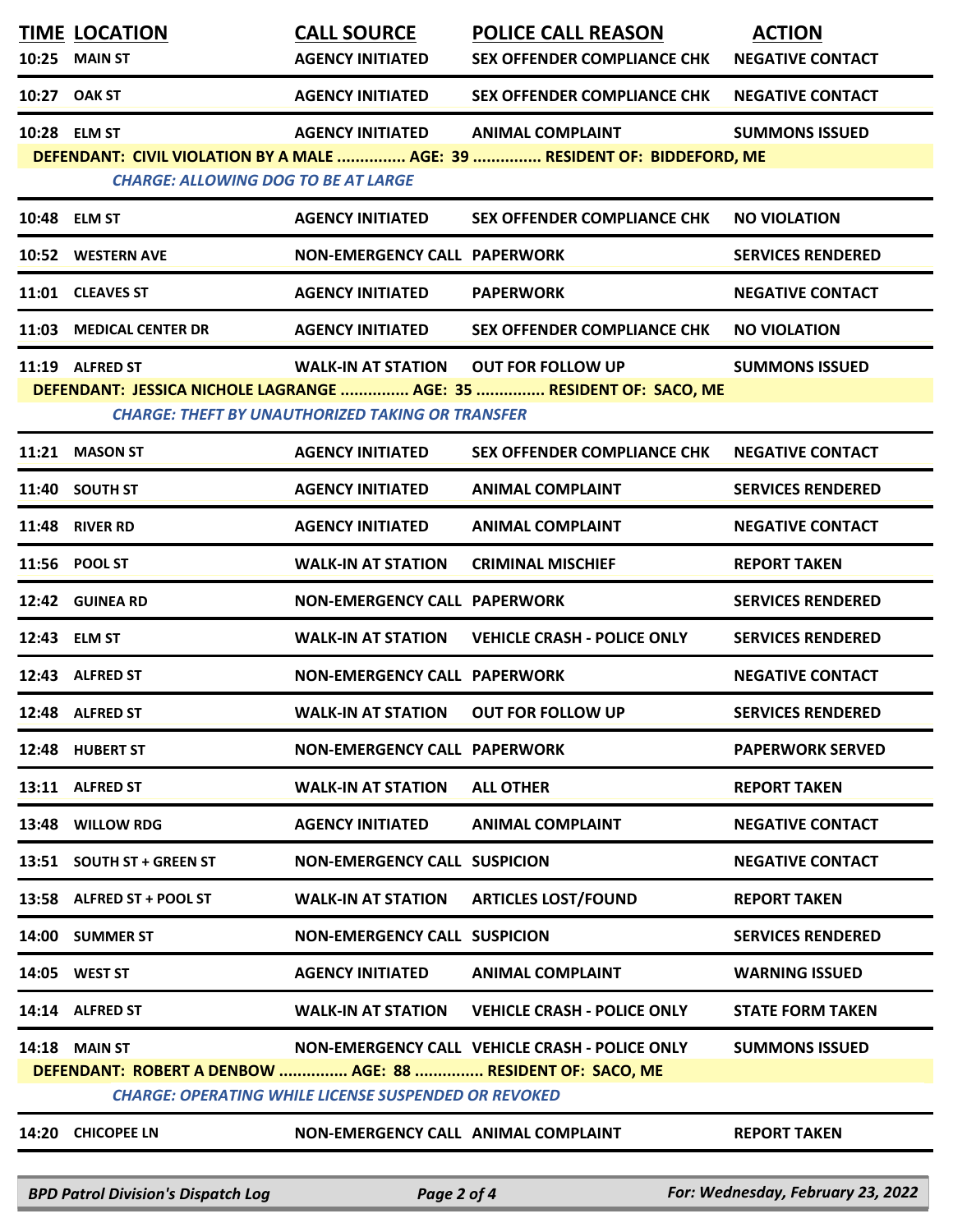|                                                                                                                                                                                                                                                                                              | <b>TIME LOCATION</b><br>15:03 SEVIGNY AVE                                                       | <b>CALL SOURCE</b><br><b>WALK-IN AT STATION</b>                                  | <b>POLICE CALL REASON</b><br><b>DOMESTIC COMPLAINTS</b>                                         | <b>ACTION</b><br><b>REPORT TAKEN</b> |
|----------------------------------------------------------------------------------------------------------------------------------------------------------------------------------------------------------------------------------------------------------------------------------------------|-------------------------------------------------------------------------------------------------|----------------------------------------------------------------------------------|-------------------------------------------------------------------------------------------------|--------------------------------------|
|                                                                                                                                                                                                                                                                                              | 15:05 RAYMOND ST                                                                                | <b>AGENCY INITIATED</b>                                                          | <b>ANIMAL COMPLAINT</b>                                                                         | <b>SERVICES RENDERED</b>             |
|                                                                                                                                                                                                                                                                                              | 15:19 SOUTH ST<br><b>61 YEAR-OLD OPERATOR FROM BIDDEFORD, ME</b>                                | <b>AGENCY INITIATED</b><br><b>TRAFFIC WARNING: SPEEDING 10-14 MPH OVER LIMIT</b> | <b>TRAFFIC ENFORCEMENT</b>                                                                      | <b>WARNING ISSUED</b>                |
|                                                                                                                                                                                                                                                                                              | 15:19 SOUTH ST                                                                                  | <b>AGENCY INITIATED</b>                                                          | <b>ANIMAL COMPLAINT</b>                                                                         | <b>SERVICES RENDERED</b>             |
|                                                                                                                                                                                                                                                                                              | 15:19 ALFRED ST + MAIN ST                                                                       | <b>AGENCY INITIATED</b>                                                          | <b>COMMUNITY ENGAGEMENT</b>                                                                     | <b>SERVICES RENDERED</b>             |
|                                                                                                                                                                                                                                                                                              | 15:27 SOUTH ST + CATHEDRAL OAKS D AGENCY INITIATED<br>24 YEAR-OLD OPERATOR FROM N WATERBORO, ME |                                                                                  | <b>TRAFFIC ENFORCEMENT</b><br>TRAFFIC WARNING: OPERATE VEHICLE W/O VALID INSPECTION CERTIFICATE | <b>WARNING ISSUED</b>                |
|                                                                                                                                                                                                                                                                                              | 15:33 ADAMS ST                                                                                  |                                                                                  | NON-EMERGENCY CALL ATTEMPTED/THREATENED SUICIDE REPORT TAKEN                                    |                                      |
|                                                                                                                                                                                                                                                                                              | 15:35 ACORN ST                                                                                  | <b>AGENCY INITIATED</b>                                                          | <b>OUT FOR FOLLOW UP</b>                                                                        | <b>SERVICES RENDERED</b>             |
|                                                                                                                                                                                                                                                                                              | 15:36 SOUTH ST + HAYFIELD RD<br><b>30 YEAR-OLD OPERATOR FROM LEBANON, CT</b>                    | <b>AGENCY INITIATED</b><br><b>TRAFFIC WARNING: SPEEDING 10-14 MPH OVER LIMIT</b> | <b>TRAFFIC ENFORCEMENT</b>                                                                      | <b>WARNING ISSUED</b>                |
|                                                                                                                                                                                                                                                                                              | <b>16:02 CATHEDRAL OAKS DR</b>                                                                  | NON-EMERGENCY CALL ARTICLES LOST/FOUND                                           |                                                                                                 | <b>REPORT TAKEN</b>                  |
|                                                                                                                                                                                                                                                                                              | 16:26 FOSS ST                                                                                   |                                                                                  | NON-EMERGENCY CALL SEX OFFENDER COMPLIANCE CHK                                                  | <b>NEGATIVE CONTACT</b>              |
|                                                                                                                                                                                                                                                                                              | <b>16:27 WESTMORE AVE</b>                                                                       |                                                                                  | NON-EMERGENCY CALL SEX OFFENDER COMPLIANCE CHK                                                  | <b>NEGATIVE CONTACT</b>              |
|                                                                                                                                                                                                                                                                                              | 16:29 FOSS ST                                                                                   | <b>NON-EMERGENCY CALL JUVENILE OFFENSES</b>                                      |                                                                                                 | <b>CIVIL COMPLAINT</b>               |
| 16:38 ALFRED ST<br>NON-EMERGENCY CALL SHOPLIFTING<br><b>SUMMONS ISSUED</b><br>DEFENDANT: THOMAS LEONARD  AGE: 43  RESIDENT OF: BIDDEFORD, ME<br><b>CHARGE: CRIMINAL TRESPASS</b><br><b>CHARGE: THEFT BY UNAUTHORIZED TAKING OR TRANSFER</b><br><b>CHARGE: VIOLATING CONDITION OF RELEASE</b> |                                                                                                 |                                                                                  |                                                                                                 |                                      |
|                                                                                                                                                                                                                                                                                              | 16:40 POOL ST<br>32 YEAR-OLD OPERATOR FROM PORTLAND, ME                                         | <b>AGENCY INITIATED</b><br><b>TRAFFIC WARNING: SPEEDING 10-14 MPH OVER LIMIT</b> | <b>TRAFFIC ENFORCEMENT</b>                                                                      | <b>WARNING ISSUED</b>                |
|                                                                                                                                                                                                                                                                                              | <b>16:41 MAIN ST</b>                                                                            | NON-EMERGENCY CALL ASSIST OTHER AGENCY                                           |                                                                                                 | <b>SERVICES RENDERED</b>             |
|                                                                                                                                                                                                                                                                                              | <b>16:45 WENTWORTH ST</b>                                                                       |                                                                                  | <b>NON-EMERGENCY CALL MENTAL ILLNESS CASES</b>                                                  | <b>SERVICES RENDERED</b>             |
|                                                                                                                                                                                                                                                                                              | <b>16:57 MEDICAL CENTER DR</b>                                                                  |                                                                                  | <b>NON-EMERGENCY CALL VEHICLE CRASH - POLICE ONLY</b>                                           | <b>REPORT TAKEN</b>                  |
|                                                                                                                                                                                                                                                                                              | 17:02 ALFRED ST                                                                                 | <b>WALK-IN AT STATION</b>                                                        | <b>PAPERWORK</b>                                                                                | <b>PAPERWORK SERVED</b>              |
|                                                                                                                                                                                                                                                                                              | 17:06 ALFRED ST                                                                                 | <b>AGENCY INITIATED</b>                                                          | <b>TRESPASSING</b>                                                                              | <b>REPORT TAKEN</b>                  |
|                                                                                                                                                                                                                                                                                              |                                                                                                 |                                                                                  |                                                                                                 |                                      |
|                                                                                                                                                                                                                                                                                              | 17:19 BIRCH ST                                                                                  | <b>WALK-IN AT STATION</b>                                                        | <b>CHECK WELFARE</b>                                                                            | <b>SERVICES RENDERED</b>             |